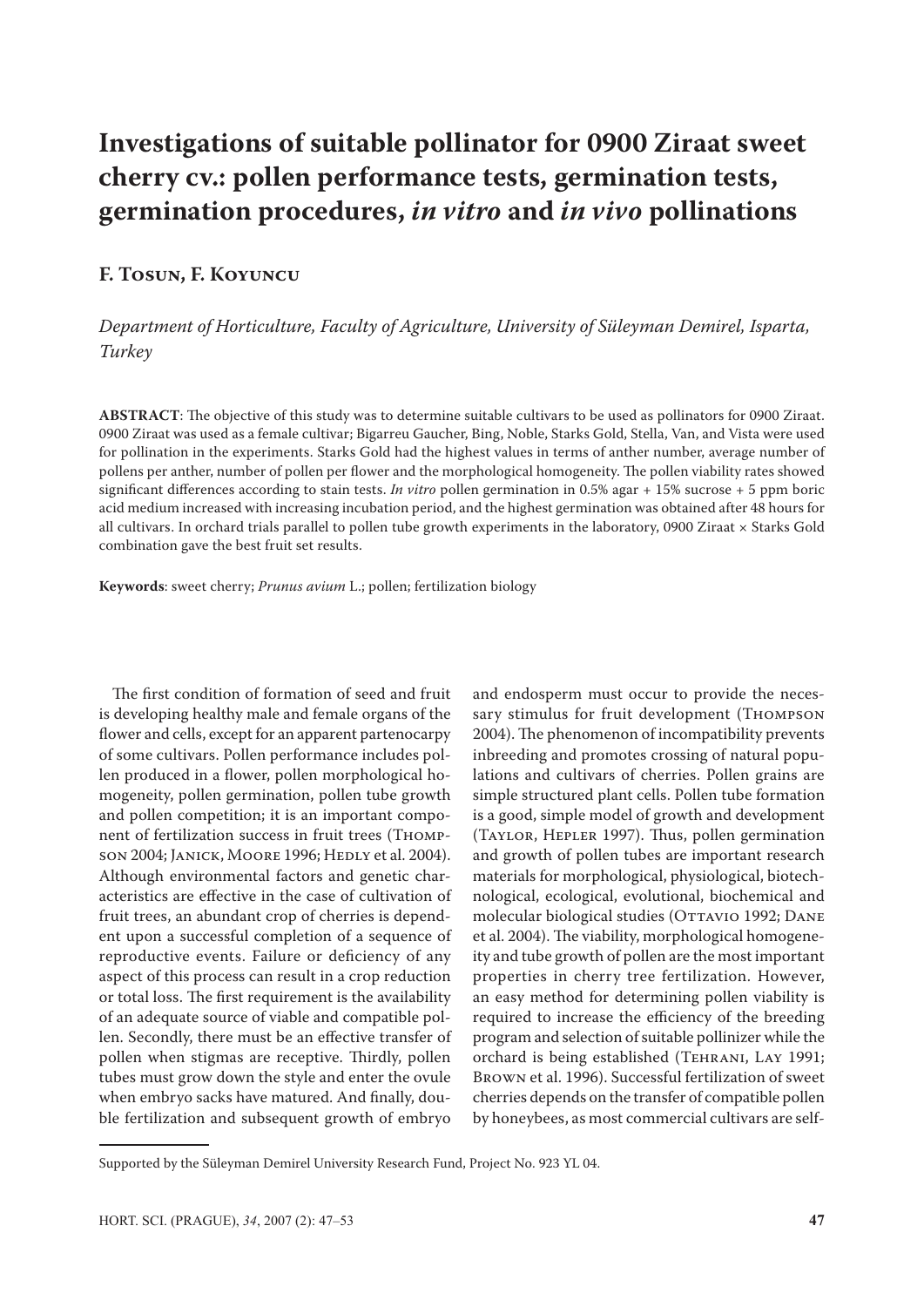incompatible (Janick, Moore 1996; Thompson 2004). Pollen viability could be assessed by different methods like staining with nuclear or non-vital dyes or *in vitro* germination tests (PARFITT, GANESHAN 1989; Heslop-Harrison et al. 1984; Koyuncu et al. 2000; Voyiatsiz, Paraskevopoulou-Paroussi 2002). The aim of the staining techniques is to determine the pollen enzymatic activity, membrane integrity and stainability of the nucleus (NORTON 1966; Vizintin, Bohonec 2004). Stain tests are faster and easier than pollen germination tests but, in some cases, different results may be obtained with them in many fruit species or cultivars. Therefore, to determine the actual amount of viable pollen, germination tests are necessary. The 'hanging drop' and 'agar in plate' tests are generally used to determine the *in vitro* pollen germination rate (Koyuncu et al. 2000; Vizintin, Bohonec 2004).

The objectives of this study were to investigate the pollen performance of some sweet cherry cultivars and to determine a suitable pollinator for 0900 Ziraat, which is the major cultivar produced in Turkey (also for export). For this purpose, pollen viability, pollen production, pollen germination rate, and pollen tube lengths were assessed under *in vitro* conditions; hand pollination was also done *in vivo*. The experiments were conducted twice over a two-year period with consistent results and the data presented here were obtained in the second experimental year.

#### **MATERIALS AND METHODS**

This work was carried out on a sweet cherry collection maintained at the Uluborlu Municipality Orchards located in the northwest of Isparta, Turkey. The latitude is 38°10´, longitude is 30°37´, and altitude is 1,050 m. Bigarreu Gaucher, Bing, Noble, Starks Gold, Stella, Van, and Vista cultivars were used as pollinators and 0900 Ziraat was used as a female cultivar.

#### **Phenological observation**

The phenological stages were determined by a direct observation in the orchard.

#### **Pollen performance**

Pollens were obtained from flowers of the abovementioned cultivars at balloon stage. The flowers were transferred to the laboratory immediately. Anthers were removed and placed into the dark-colored bottle to promote dehiscence at room temperature.

The pollen production amount and morphological homogeneity percentages of sweet cherry cultivars were assessed with the haemocytometer (Marienfeld, Germany) slide (ETI 1990). Imperfectly shaped pollen grains were considered as aborted pollen. The final percentage of morphological homogeneity was defined as:

 (number of normal shaped pollen) – (number of aborded pollen) per field MH = –––––––––––––––––––––––––––––––––––––––––––––––––––––––– × 100 total number of pollen field

For the *in vitro* test, pollen grains were sowed in the medium containing 0.5 agar + 15% sucrose + 5 ppm  $H_3BO_3$  (boric acid) and incubated at the constant temperature of 25°C. Pollen tube long at least as its diameter was considered to be 'germinated'. The percentage of pollen germination was determined after 4 h, 12 h, 24 h and 48 h incubation period.

In the stain tests, pollen viability was estimated by using TTC (2, 3, 5-triphenyl tetrazolium chloride) and FDA (fluorescein di acetat) stains. Pollens were scattered onto TTC and FDA solutions, and stained pollens were counted after 2 hours and 15 minutes, respectively. To determine the pollen viability, pollens of each cultivar (of four different areas) were observed onto two slides under a light microscope  $(x100)$  magnification). The stained pollen was considered as viable in these tests.

#### **Pollen tube growth investigations in the laboratory**

The pollen tube growth was evaluated in the laboratory, while the parallel hand pollination was also done in the orchard. Emasculated female organs were put on a medium consisting 0.5% agar-agar + 15% sucrose + 5 ppm boric acid. They were pollinated by hand and placed in an incubator with 25°C. Preparations of pollen tube were made according to Kho and Baer (1971), 48, 96, 144 and 192 hours after the hand pollination. Preparates stained with aniline blue were examined and a photo of them was taken with Nicon Eclipse E600 microscopy using the filter NCB 11 (UV-2A).

#### **Orchard trials**

Emasculation was done in the orchard at the beginning of the flowering stage. 400 buds in total were emasculated on four different branches. 0900 Ziraat was chosen as a female cultivar and to determine a suitable pollinator it was pollinated by hand with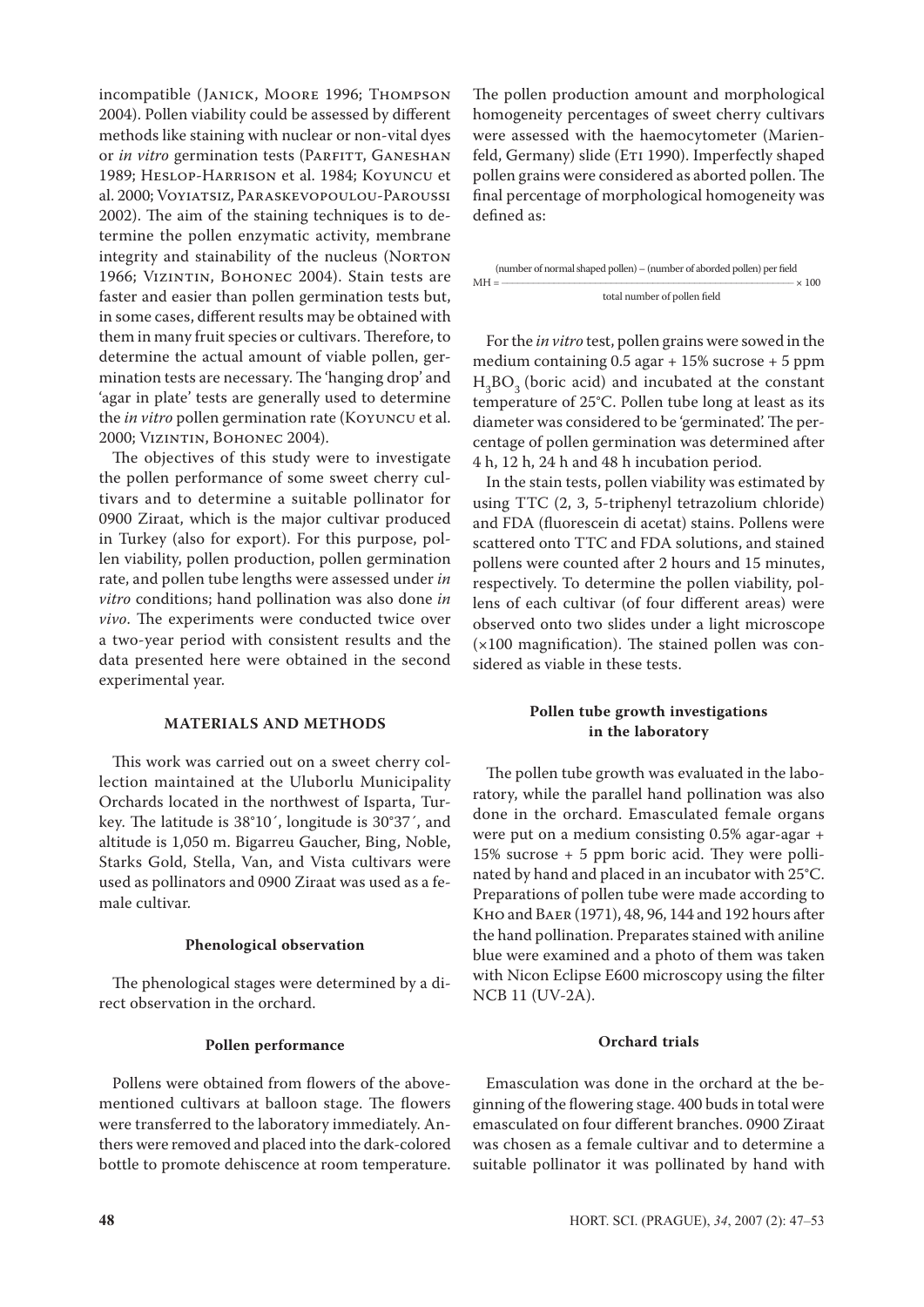| Cultivars          | T | 2 | 3     | 4 | 1 | 2     | 3                  | $\overline{4}$ | 1 | $\overline{2}$ | 3 | 4     | 1    | $\overline{2}$ | 3 | 4                                |            | 2 | 3 | $\overline{4}$ |
|--------------------|---|---|-------|---|---|-------|--------------------|----------------|---|----------------|---|-------|------|----------------|---|----------------------------------|------------|---|---|----------------|
|                    |   |   | March |   |   | April |                    |                |   | May            |   |       | June |                |   |                                  | July       |   |   |                |
| <b>B.</b> Gaucher  |   |   |       |   |   |       |                    |                |   |                |   |       |      |                |   |                                  |            |   |   |                |
| <b>Bing</b>        |   |   |       |   |   |       |                    |                |   |                |   |       |      |                |   |                                  |            |   |   |                |
| Noble              |   |   |       |   |   |       |                    |                |   |                |   |       |      |                |   |                                  |            |   |   |                |
| <b>Starks Gold</b> |   |   |       |   |   |       |                    |                |   |                |   |       |      |                |   |                                  |            |   |   |                |
| Stella             |   |   |       |   |   |       |                    |                |   |                |   |       |      |                |   |                                  |            |   |   |                |
| Van                |   |   |       |   |   |       |                    |                |   |                |   |       |      |                |   |                                  |            |   |   |                |
| Vista              |   |   |       |   |   |       |                    |                |   |                |   | 13333 |      |                |   |                                  |            |   |   |                |
| 0900 Ziraat        |   |   |       |   |   |       |                    |                |   |                |   |       |      |                |   |                                  | <b>HEE</b> |   |   |                |
|                    |   |   |       |   |   |       |                    |                |   |                |   |       |      |                |   |                                  |            |   |   |                |
| Rud swelling       |   |   |       |   |   |       | <b>WWA</b> Balloon |                |   |                |   |       |      |                |   | Full <sub>h</sub> <sub>hom</sub> |            |   |   |                |

|  | <b>THE Bud swelling</b> | <b>MAN</b> Balloon           |                  | Full bloom         |
|--|-------------------------|------------------------------|------------------|--------------------|
|  | Bud burst               | First blooming               |                  | Post bloom         |
|  | Fruit set               | <b>XXXXX</b><br>Straw yellow | —————<br>╓┰┰┰┰┰╖ | <b>HHH</b> Harvest |

Fig. 1. Phenological stages of cherry trees

pollens of Bigarreu Gaucher, Bing, Noble, Stella, Starks Gold, Van and Vista cultivars. To determine fruit sets with free pollination, 100 flowers were counted and released. To prevent a probability mistake, hand pollination was replicated in two days. The fruit set with free pollination was evaluated as counting 100 flowers on each branch and the results were evaluated according to Öz (1977).

Less than 2% fruit set; incompatibility.

2–4% fruit set; high probability of incompatibility. 4–6% fruit set; high probability of compatibility. Higher than 6% fruit set; compatibility.

#### **Statistical analyses**

Statistical analyses were performed with the General Linear Model using SPSS (V.10; Statistical software, SPSS. Inc., USA). The percentage data were first transformed to arcsine square root transformation, and an analysis of variance was performed. The differences among means were analyzed using the Duncan's multiple range test at  $P < 0.05$  significance.

#### **RESULTS AND DISCUSSION**

#### **Phenological stages**

Phenological phases of cherry trees are shown in Fig. 1. The beginning of bud swelling of cultivars occurred in the fourth week of March. The bud burst appeared during the first and the second week of April. The balloon stage started in the second half of April. The flowering period took approximately

Table 1. Some quantitative characteristics of pollen of sweet cherry cultivars (average values of 2 experimental years)

| Cultivars   | Number of anthers<br>in a flower | Mean pollen number<br>in an anther | Pollen number<br>in a flower | Morphological<br>homogeneity |
|-------------|----------------------------------|------------------------------------|------------------------------|------------------------------|
| B. Gaucher  | 39.0                             | 233.40                             | 9,106.5                      | 93.10                        |
| <b>Bing</b> | 37.0                             | 164.55                             | 6,150                        | 89.15                        |
| Noble       | 38.5                             | 120.60                             | 6,415                        | 96.25                        |
| S. Gold     | 41.0                             | 378.40                             | 15,495                       | 97.25                        |
| Stella      | 38.0                             | 164.70                             | 6,272.5                      | 93.50                        |
| Van         | 38.5                             | 178.05                             | 6,860                        | 91.15                        |
| Vista       | 37.5                             | 140.35                             | 5,274                        | 88.70                        |
| 0900 Ziraat | 37.0                             | 131.70                             | 4,875                        | 82.10                        |
| Max         | 41.0                             | 378.40                             | 15,495                       | 97.25                        |
| Min         | 37.0                             | 120.60                             | 4,875                        | 82.10                        |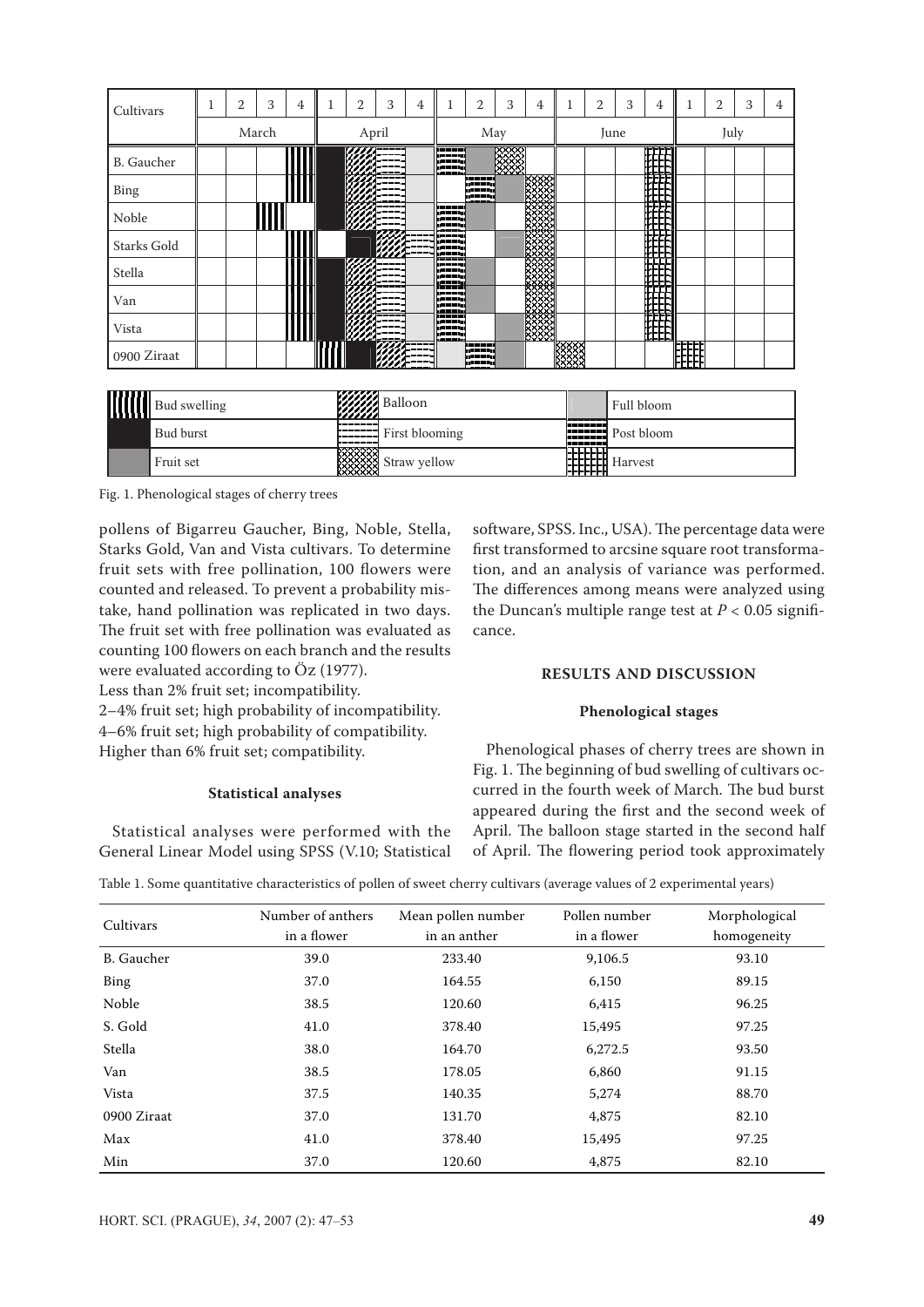Table 2. Pollen viability ratios of sweet cherry cultivars with TTC and FDA

| Stains     | B. Gaucher | Bing     | Noble   | S. Gold | Stella  | Van      | Vista   | 0900 Ziraat |
|------------|------------|----------|---------|---------|---------|----------|---------|-------------|
| <b>FDA</b> | 87.00      | 78.00    | 86.50   | 72.50   | 80.00   | 77.00    | 64.50   | 79.00       |
| <b>TTC</b> | 82.00      | 89.50    | 89.25   | 91.00   | 83.00   | 93.00    | 79.00   | 80.50       |
| Mean       | 84.50 ab   | 83.75 ab | 87.87 a | 81.75 b | 81.50 b | 85.00 ab | 71.75 c | 79.79 b     |

**\***Values within a row followed by different letters are significantly different (*P* < 0.05)

11–17 days. Starks Gold and Vista cultivar's blooming time was similar to 0900 Ziraat. Small fruits were seen in the second week of May. The fruits turned straw yellow in the third and the fourth week of May. Harvest time was at the end of June except for 0900 Ziraat. Noble was the earliest cultivar while 0900 Ziraat was the latest. The phenological dates can change with temperature. Our results were similar to those of Ülger (1988). In his study the cultivar's flowering time ranged from 17 (Salihli) to 23 (Hedelfinger) days. With respect to weather conditions, the flowering time can show alteration. An earlier cultivar cannot be recommended as a pollinator for the latest cultivar (KIRIŞ 1992).

#### **Pollen production**

Starks Gold ranked first as to the number of anthers, pollen production capacity and morphological homogeneity (Table 1). Morphological homogeneity was generally high for all cultivars. High pollen viability and germinating as well as pollen production capacity are important to decide on a suitable pollinator, since not all pollen grains germinated on stigma can reach ovule. GerçekçioĞlu et al. (1999) reported that high pollen production, morphological homogeneity and pollen viability are important for fertilization.

#### **Staining tests**

FDA and TTC staining tests were used for pollen viability. The pollen viability values of sweet cherry

cultivars are given in Table 2. In the FDA test, Pollens of Stella showed the highest (80%) value of viability, whereas the lowest values were obtained from Vista (65.5); in the TTC test, pollen viability values were between 79% (Vista) and 91% (Starks Gold). The minimum pollen viability was determined for Vista cultivar in both staining test. Koyuncu (2006) studied strawberry pollens using TTC and reported that pollen viability ratios reached 82% (Allstar and Elvira) and 86.5% (Chandler). Quarta et al. (1985) observed that the pollen viability of apricot was very high (95%) for all selections, but the germinability was never higher than 10%. Koyuncu and Tosun (2005) used TTC, FDA and IKI stain tests for the same sweet cherry cultivars. They reported that the pollen viability differed according to stain and cultivars.

#### **Pollen germination tests**

*In vitro* pollen germination increased with increasing incubation period. Germination began after 4 h and a noticeable increase was observed after 12 h. All cultivars increased as much as 2-fold between 4 h and 12 h. Despite being non-significant an increase was observed between 24 and 48 h (Fig. 2).

The highest germination was obtained from Starks Gold (67.62) while the lowest was from Bigarreu Gaucher (57.00%) at 48 h of incubation (Table 3). Results of incubation duration experiments were similar to the findings of YILDIZ and YILMAZ (2002), who reported that the germination pollen of strawberry



Fig. 2. *In vitro* pollen germination percentages of eight sweet cherry cultivars at 4, 12, 24 and 48-hour incubation periods; *P* < 0.05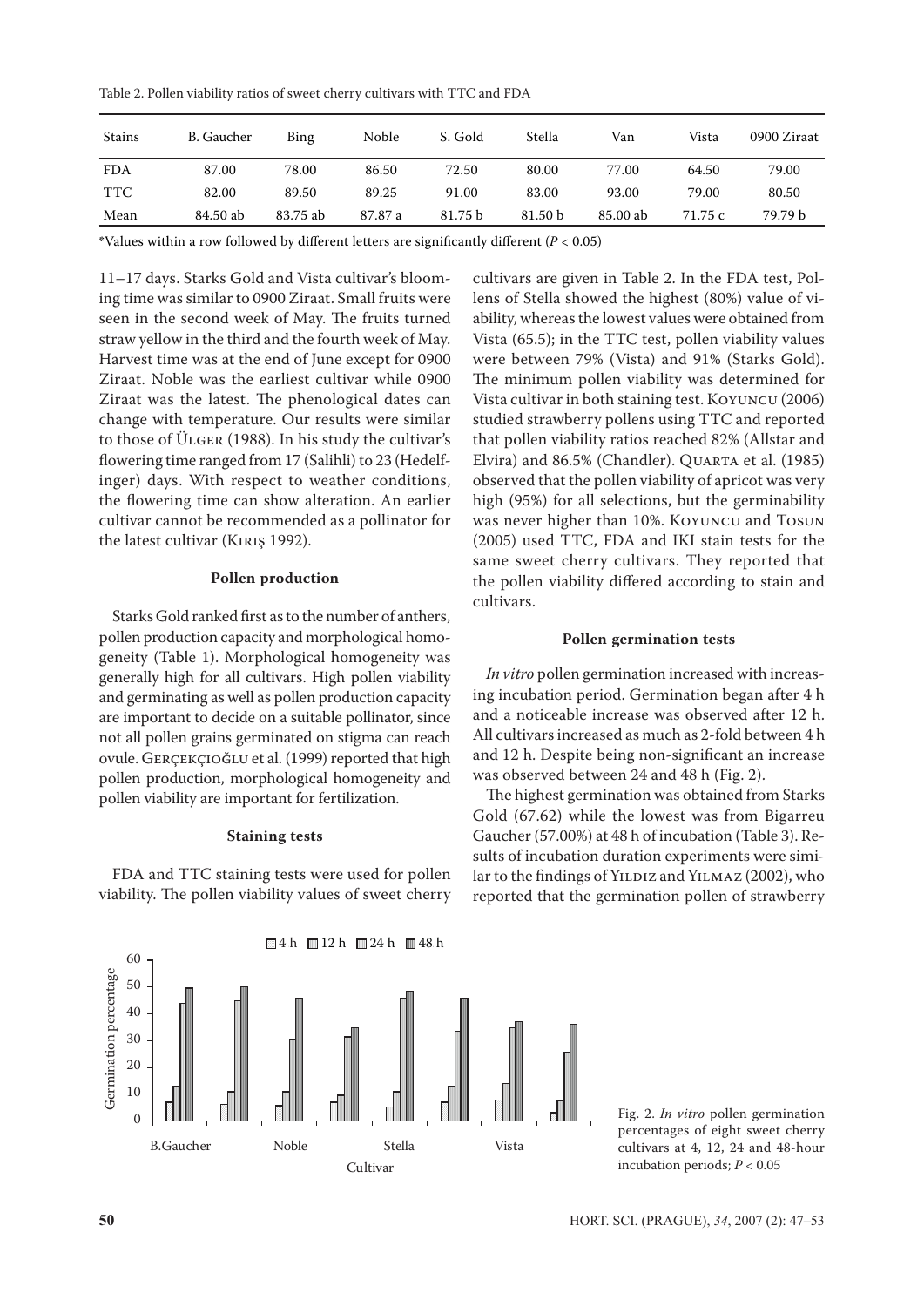Table 3. Pollen germination rates at 48-hour incubation period (%)

| Cultivar    | Germination (%) |
|-------------|-----------------|
| B. Gaucher  | 51.50 ab        |
| Bing        | 59.25 a         |
| Noble       | 40.00 cd        |
| Starks Gold | 34.75 d         |
| Stella      | 48.25 bc        |
| Van         | 53.25 ab        |
| Vista       | 36.75 d         |
| 0900 Ziraat | 36.25 d         |

**\***Values within a column followed by different letters are significantly different (*P* < 0.05)

| Table 4. Fruit set ratio obtained from hand pollination in the orchard (%) |  |  |  |
|----------------------------------------------------------------------------|--|--|--|
|----------------------------------------------------------------------------|--|--|--|

|                         | B. Gaucher | Bing | Noble | S. Gold | Stella | Van | Vista | 0900<br>Ziraat | Free<br>pollination |
|-------------------------|------------|------|-------|---------|--------|-----|-------|----------------|---------------------|
| 0900<br>Ziraat $\times$ | 12.5       | 12.5 | 14    | 26.5    | 10     | 9.5 | 19.6  | 4.0            | 58.5                |

cultivar Tufts began within 1 h at 24°C. Similarly, the pollen of Tsakoniki pear started to germinate after 1 h incubation at 10°C (Vasilakakis, Porlingis 1985). In this study, it was found that an increase in incubation period resulted in an increase on rate *in vitro* pollen germination rate of all cultivars. Koyuncu and Tosun (2005) also reported that the germination rates increased with incubation period.

#### **Pollinations in orchard**

The fruit set results of hand pollinations are summarized in Table 4. The highest fruit set was obtained from free pollination with 58.5%; after that 0900 Ziraat × Starks Gold combination gave 26.5% fruit set. Fruit sets exceeding 6% can be considered as compatible according to Öz (1977) scale. No incompatible combination was found, except for 0900 Ziraat  $\times$  0900 Ziraat (4%).

#### **Pollen tube growth in laboratory**

0900 Ziraat was pollinated with pollens of other cultivars and with its own pollen. The pollen tube was observed after 48, 96, 144 and 192 hours. In 48 h observation, the pollens of all cultivars were germinated on the stigma, and a few short pollen tubes occurred. After that some of the pollens showed an advance in style. After 144 hours, tube elongation was seen in all the combinations (Fig. 3a). Pollen tubes reached ovary in the combination of 0900 Ziraat × Starks Gold after 192 hours (Fig. 3b). Koyuncu (1992) carried out studies with some pear cultivars and reported that 48 hours after hand pollination there were some germinated pollens on the



Fig. 3. (a) Pollen tube growth in 0900 Ziraat × Noble combination 144 hours after hand pollination; (b) pollen tubes that could reach to ovary 192 hours after hand pollination in 0900 Ziraat × Starks Gold combination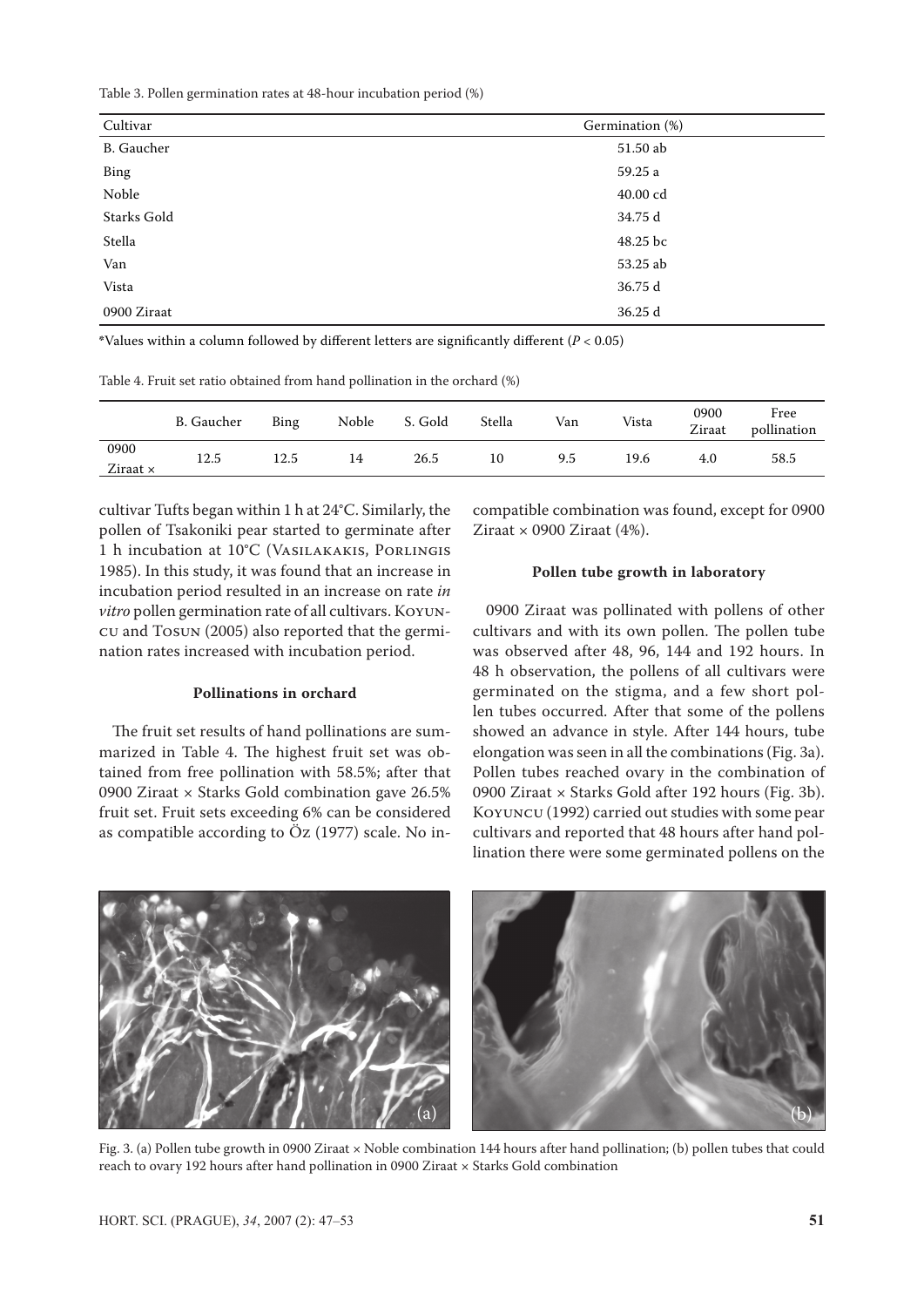stigma; 96 hours later some of pollen tubes reached a half of style.

#### **CONCLUSIONS**

The viability, morphological homogeneity and tube growth of pollen are the most important properties in cherry tree fertilization. Breeding experiments should be conducted to get quality fruit. Testing pollen performance could be helpful for a fruitful cultivation of genetic progeny for breeding purpose, and especially for selecting which cultivars should be used by growers. In this context, this study may provide useful information for facilitating the evaluation of sweet cherry cultivars based on their pollen performance.

#### **R e f e r e n c e s**

- BROWN S.K., LEZZONI A.F., FOGLE H.W., 1996. Cherries. In: JANICK J., MOORE J.N. (ed.), Fruit Breeding. Vol. 1. Tree and Tropical Fruits. New York, John Wiley & Sons, Inc.: 213–230.
- DANE F., OLGUN G., DALGIÇ Ö., 2004. *In vitro* pollen germination of some plant species in basic culture medium. Journal of Cell and Molecular Biology, Haliç University, *3*: 71–76. (in Turkey)
- ETI S., 1990. Çiçek tozu miktarini belirlemede kullanilan pratik bir yöntem. Journal of Agricultural Faculty, Cukurova University, *5*: 49–58.
- GERÇEKÇIOĞLU R., GÜNEŞ M., ÖZKAN Y., 1999. Bazi meyve türlerinde çiçek tozu kalitesi ve üretim miktarlarinin belirlenmesi üzerine bir araştirma. Bahçe Dergisi, *28*: 57–64.
- JANICK J., MOORE N.J., 1996. Fruit Breeding, Tree and Tropical Fruits. Vol. 1. New York, John Wiley and Sons, Inc.
- HEDLY A., HORMAZA J.I., HERRERO M., 2004. Effect of temperature on pollen tube kinetics and dynamics in sweet cherry, *Prunus avium* (*Rosaceae*). American Journal of Botany, *91*: 558–564.
- HESLOP-HARRISON J., HESLOP HARRISON Y., SHIVAN-NA K.R., 1984. The evaluation of pollen quality and a further appraisal of the flourochromatic (FCR) tests procedure. Theoretical and Applied Genetics, *67*: 367–375.
- KHO Y.O., BAER J., 1971. Fluorescence microscopy in botanical research. Zeiss Information, *76*: 54–57.
- KIRIŞ N., 1992. Dalbasti kirazinin (*Prunus avium* cv. Dalbasti) pomolojik özellikleri ve dölleyicilerin tespiti üzerinde bir araştirma (Yüksek Lisans Tezi). Bornova-Ízmir, Ege Üniversitesi Fen Bilimleri Enstitüsü Bahçe Bitkileri Ana Bilim Dali: 51.
- KOYUNCU F., 1992. Van ve çevresinde yetiştirilen standart ve mahalli bazi armut çeşitleri üzerinde sitolojik ve pomolojik çalişmalar (Yüksek Lisans Tezi). Van, Yüzüncü Yil Üniversitesi Fen Bilimleri Enstitüsü Bahçe Bitkileri Ana Bilim Dali: 43.
- KOYUNCU F., YILMAZ H., AŞKIN M.A., 2000. Bazi çilek çeşitlerinde çiçek tozu üretim miktarlari ve çimlenme oraninin belirlenmesi üzerinde bir araştirma. Turkish Journal of Agriculture and Forestry, *24*: 699–703.
- KOYUNCU F., TOSUN F., 2005. Evaluation of pollen viability and germinating capacity of some sweet cherry cultivars grown in Isparta, Turkey. 5<sup>th</sup> International Cherry Symposium, 6–10 June, Bursa (in print).
- KOYUNCU F., 2006. Response of *in vitro* pollen tube growth of strawberry cultivars to temperature. European Journal of Horticultural Science, *71*: 125–128.
- NORTON J.D., 1966. Testing of plum pollen viability with tetrazolium salts. American Society of Horticultural Science, *89*: 354–356.
- OTTAVIO E., 1992. Angiosperm Pollen and Ovules. New York, Springer-Verlag.
- ÖZ F., 1977. Marmara bölgesinin yerli kiraz çeşitlerinin meyve pomolojileri, çiçek morfolojileri ve döllenme biyolojileri üzerinde araştirmalar (Uzmanlik Tezi). Yalova, Bahçe Kültürleri Araştirma Enstitüsü: 71.
- PARFITT D.E., GANESHAN S., 1989. Comparison of procedures for estimating viability of *Prunus* pollen. Horticultural Science, *24*: 354–356.
- QUARTA R., ANAS E., FIDEGHELLI M., SCORTICHINI Y.U., 1985. Genetic dwarf apricots. Acta Horticulturae, *192*: 329–335.
- TAYLOR L.P, HEPLER P.K., 1997. Pollen germination and tube growth. Annual Review of Plant Physiology and Plant Molecular Biology, *48*: 461–491.
- TEHRANI G., LAY W., 1991. Verification through pollen incompatibility studies of pedigrees of sweet cherry cultivars from Vineland. Horticultural Science, *26*: 190–191.
- THOMPSON M., 2004. Flowering, pollination and fruit set. In: WEBSTER A.D., LOONEY N.E. (eds.), Cherries, Crop Physiology, Production and Uses. Wallingford, CABI Publishing: 223–243.
- ÜLGER M., 1988. Salihli kirazinin (*Prunus avium* cv. Salihli) pomolojik özellikleri ve dölleyicilerinin tespiti üzerinde bir araştirma (Yüksek Lisans Tezi). Bornova-Ízmir, Ege Üniversitesi Fen Bilimleri Enstitüsü: 49.
- VASILAKAKIS M., PORLINGIS I.C., 1985. Effect of temperature on pollen germination, pollen tube growth, effective pollination period, fruit set of pear. Horticultural Science, *20*: 733–735.
- VIZINTIN L., BOHONEC B., 2004. *In vitro* manipulation of cucumber (*Cucumis sativus* L*.*) pollen and microspores: isolation procedures, viability tests, germination, maturation. Acta Biologica Cracoviensia, Series Botanica, *46*: 177–183.
- VOYIATSIZ D.G., PARASKEVOPOULOU-PAROUSSI G., 2002. Factors affecting the quality and *in vitro* germination capacity of strawberry pollen. Horticultural Science and Biotechnology, *77*: 200–203.
- YILDIZ K., YILMAZ H., 2002. Effect of jasmonic acid, ACC and ethephon on pollen germination in strawberry. Plant Growth Regulation, *38*: 145–148.

Received for publication September 18, 2006 Accepted after corrections November 22, 2006